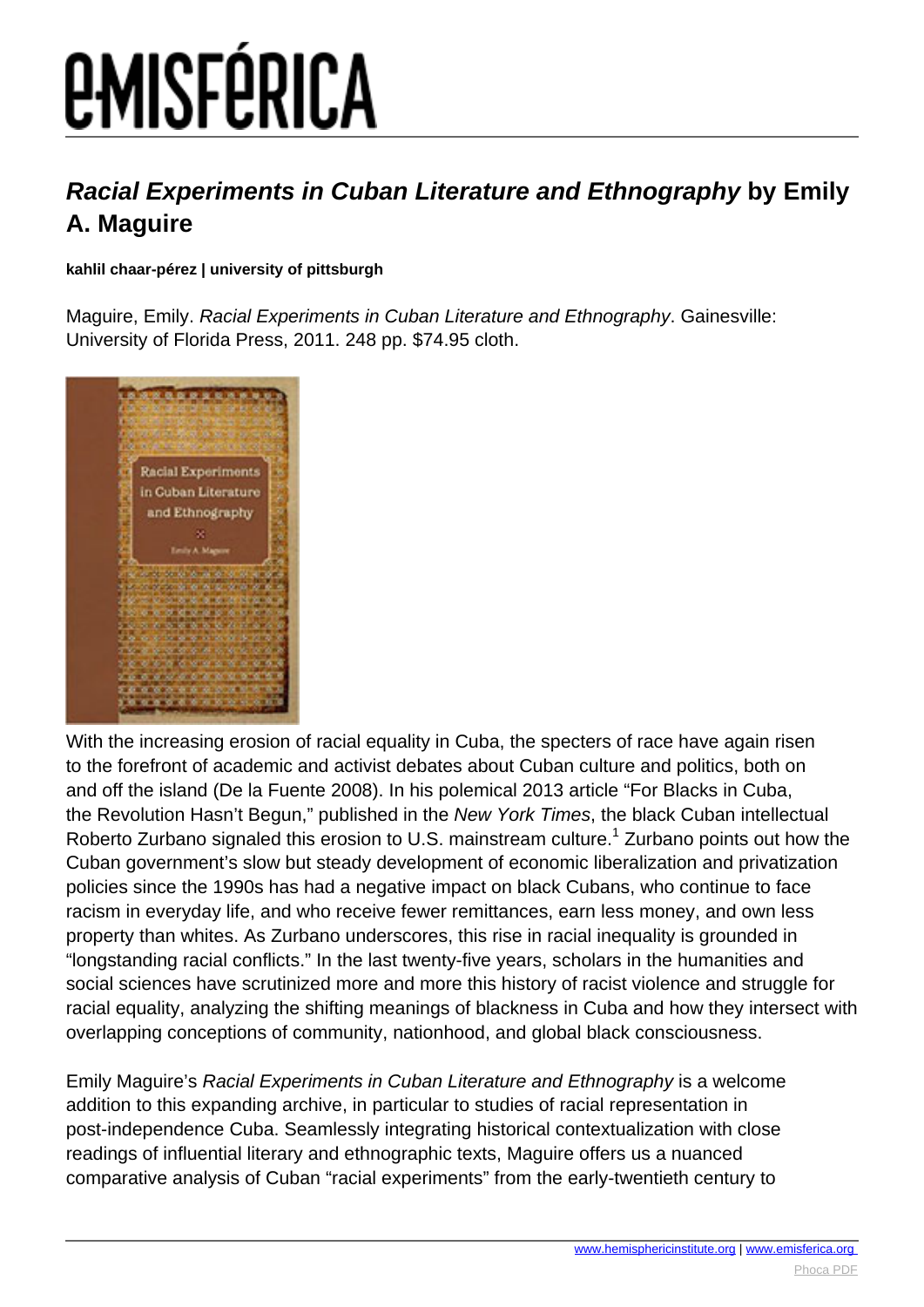## *<u>EMISFÉRICA</u>*

the first years of the Cuban Revolution. For Maguire, canonical writers such as Nicolás Guillén, Alejo Carpentier, Fernando Ortiz, and Lydia Cabrera "experimented" with a broad repertoire of rhetorical devices, aesthetic forms, and subject positions in order to confront the aporias of race and nation in Cuba. Appropriating elements from the European avant-garde and Cuban popular culture, these writers were central in shaping what Maguire calls Cuba's "ethnographic spirit" (21). As Maguire explains, the ascent of this "spirit" in the 1920s and 1930s coincided with the emergence of "Afrocubanismo"—a mostly white elite movement that celebrated and appropriated African-descended cultural expression, principally son and other musical and dance practices, as a signifier of Cuba's hybrid national culture, or what Fernando Ortiz would describe as its "mestizaje de cocinas, mestizaje de razas, mestizaje de culturas" in his famous definition of cubanidad. Maguire takes into account how such discourses often served to "harness and at the same time neutralize cultural blackness on the island in order to identify Cuba as a modern nation," reading the interventions of Ortiz and his contemporary writers as part of a "literary community of texts" (21, 103). At the same time, this national community of discourses not only intervened in local struggles to redefine the Cuban body politic, but also redefined itself through transatlantic and hemispheric publics, in conversation, for instance, with avant-garde primitivists in Paris and with the Harlem Renaissance movement.

Although Racial Experiments follows a multivocal framework, there is a clear protagonist among the community of writers examined in Racial Experiments: Lydia Cabrera. The figure of Cabrera appears in each of the book's four chapters and its epilogue, holding together the narrative of the book. Maguire does not clarify this choice, leaving the reader to decipher the significance of Cabrera to her argument. Thankfully, the chapters' comparative analyses—Cabrera is paired with Ortiz, Carpentier, Guillén, and Miguel Barnet, while the engrossing last chapter analyzes Cabrera's masterpiece on Afro-Cuban religion, El Monte (1950), alongside Zora Neale Hurston's Mules and Men (1935)—assists us in explaining Cabrera's central role in the network of relations traced in the book. For most of the twentieth century, Cabrera's innovative literary and ethnographic contributions have been overshadowed by the work of her male peers, especially her mentor, the so-called father of modern Cuban anthropology, Fernando Ortiz, whose ideas continue to exert vast authority in the study of Afro-Cuban cultures today. Yet, recent years have witnessed a shift in this regard: scholars such as Flora González-Mandri and Adriana González-Mangual have celebrated Cabrera's originality and her negotiation of her own space of creation within largely male intellectual circles. Highlighting this shift, Maguire pays close attention to the textual strategies that make Cabrera's work remarkable, contrasting it with the "predetermined narrative" of national teleology that Ortiz, Carpentier, and, to a lesser extent, Guillén, seek to articulate through representations of black authenticity (57).<sup>2</sup> Through the mixture of literary and ethnographic conventions, the inclusion of "performative, experiential elements," the foregrounding of her informants' voices, and a narrative structured "around ideas of space and containment" instead of historical development,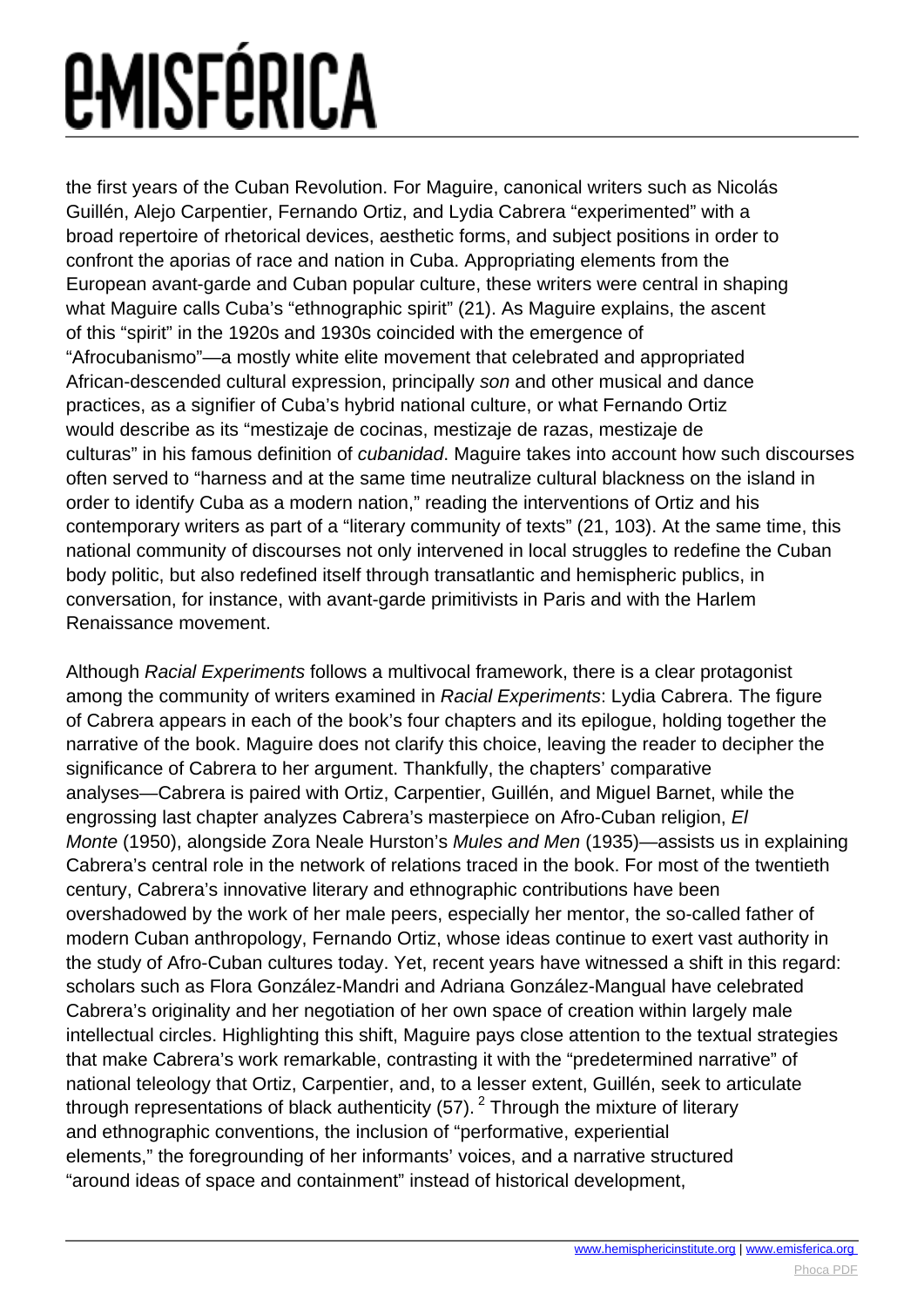## *<u>EMISFÉRICA</u>*

Cabrera produces an alternative archive that, in the words of Maguire, "accord[s] Afro-Cuban culture its own place" (56, 33). In other words, Cabrera's "racial experiments" highlight the specificity of Afro-Cuban cultural practices without inserting them within a homogeneous discourse of mestizaje or cubanidad.

At the same time, Maguire is not interested in merely offering us another celebratory reading of Cabrera: the most significant contribution of her book is that it illuminates the contradictions in Cabrera's work, as part of the broader "community of texts" in which she participated. Aside from her privilege as a white, upper class Cuban, which can be detected, for instance, in paternalistic asides she makes to "nuestros negros" (60), Maguire analyzes how Cabrera delimits Afro-Cuban cultures as isolated, static spaces where the fluidity and politics of cultural production are downplayed, if not altogether disregarded. This critique is developed more fully in the last chapter, which examines how Cabrera and Hurston subvert "ethnographic authority" through their works, calling attention to the performative elements of ethnography by, on one hand, foregrounding their informants' voices and, on the other, downplaying their role as "experts." For Maguire, the key difference between Cabrera and Hurston lies in the former's delineation of herself as a "cultural outsider," which ultimately "reinforce[s] the boundaries separating [Afro-Cuban religious practice] from other aspects of Cuban culture" (171).

A criticism that may be leveled at Maguire in connection to this argument is that, aside from Hurston, she does not explore in detail other alternatives to Cabrera's ethnographic model. What of other voices of African descent operating in Cuba during the same period, such as Rómulo Lachatañeré, Eusebia Cosme, and Gustavo Urrutia, who reflected on and performed the relationship between blackness, nationhood, and international ideals from other angles? Maguire's usage of the category "Afro-Cuban" to identify both culture and subjects might also be an issue of contention for some, since the latter have generally identified themselves in the twentieth century as black or mulato (and more recently, as afrodescendientes).

Beyond these minor qualms, Racial Experiments succeeds in considering the ethnographic and literary experiments of the Cuban elite in a new light, as a community of discourses that both subvert and reproduce hegemonic narratives of race and nationhood in Cuba. At the same time, Maguire's book signals towards the present and the problems Zurbano underscores in his New York Times article. As she says in the epilogue: "A return to these kind of narratives points to the ways in which the location of blackness within Cuba's national narrative remains unresolved" (188). In helping us rethink the multivalent nature of these powerful constructs, Racial Experiments also invites us to consider how they haunt the present in uncanny ways, not only in Cuba, but across the Caribbean, the U.S., and other diasporic regions.

**Kahlil Chaar-Pérez** holds a PhD from the Spanish and Portuguese Languages and Literatures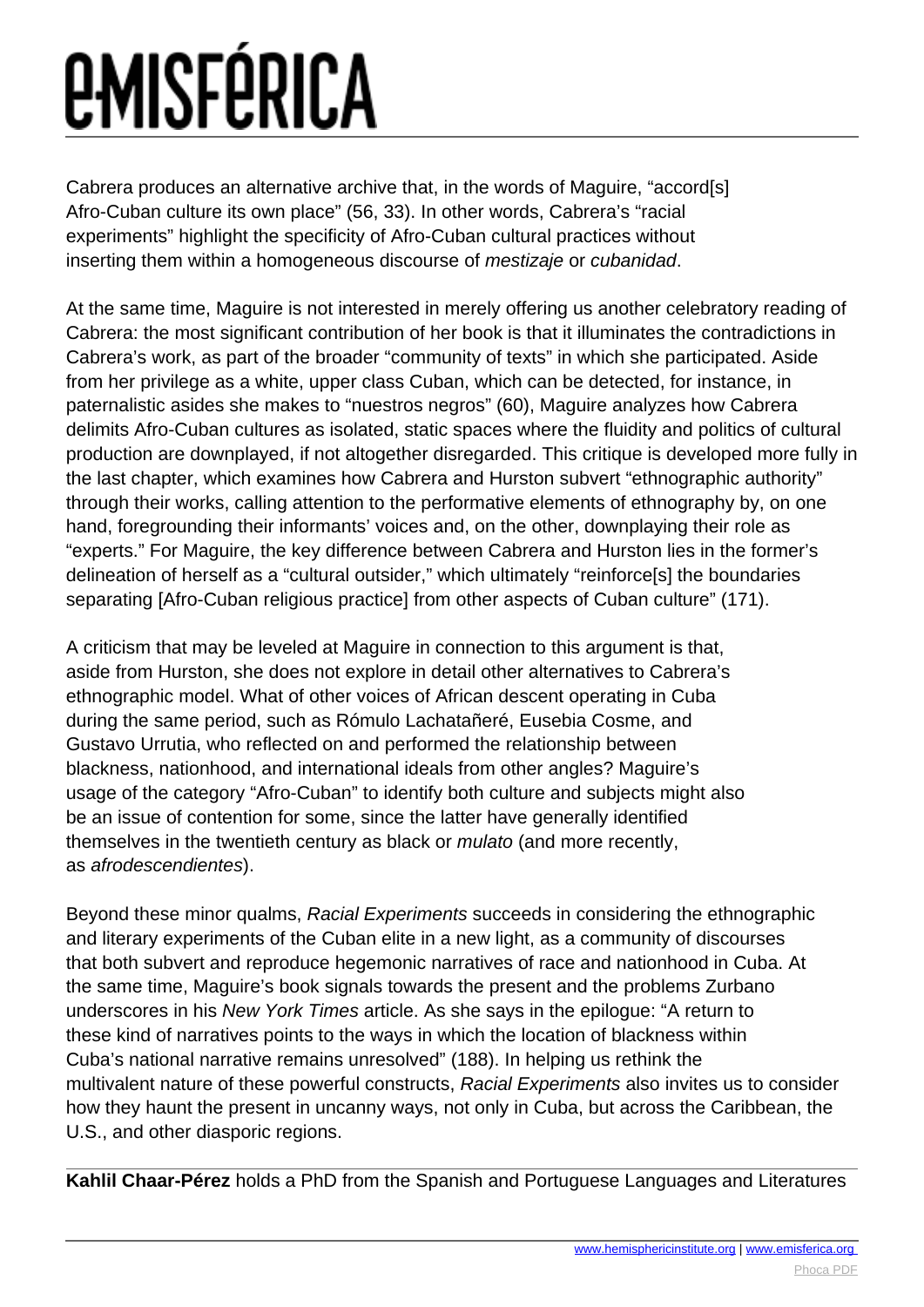### *<u>EMISFÉRICA</u>*

Department at New York University and is a Kenneth P.Dietrich School of Arts and Sciences Postdoctoral Fellow at the University of Pittsburgh. He specializes in Caribbean and Latin American modern and contemporary literatures and cultures, recently co-edited a special issue of Discourse journal dedicated to Édouard Glissant, and is currently working on a book project about creole intellectuals, anticolonial politics, and visions of colonial crisis in nineteenth-century Cuba and Puerto Rico.

#### **Notes**

<sup>1</sup>The publication of "For Blacks in Cuba, the Revolution Hasn't Begun" sparked a heated debate in both the U.S. and Cuba. Zurbano was dismissed from his post at the Casa de las Américas cultural center, while he accused the newspaper editors of changing the article's original headline, "For Blacks in Cuba: the Revolution Hasn't Yet Finished," without his consent. AfroCubaWeb offers an extensive archive of articles and links that discuss in detail the "Zurbano affair" from diverse angles: <http://www.afrocubaweb.com/zurbano/zurbano-news.html#Articulos>

<sup>2</sup>In the case of Guillén, Maguire observes how, through the resignification of son and other Afro-Cuban cultural elements, the poems of Motivos de son (1930) and Sóngoro Cosongo (1931) "explore alternate visions of Cubanness" and "enact a new presentation of Afro-Cuban subjectivity" that does not necessarily coincide with discourses of nationhood, hybrid or otherwise (112).

#### **Works Cited**

Dela Fuente, Alejandro. 2008. "The New Afro-Cuban Cultural Movement and the Debate on Race in Contemporary Cuba." Journal of Latin American Studies 40 (4):697-720